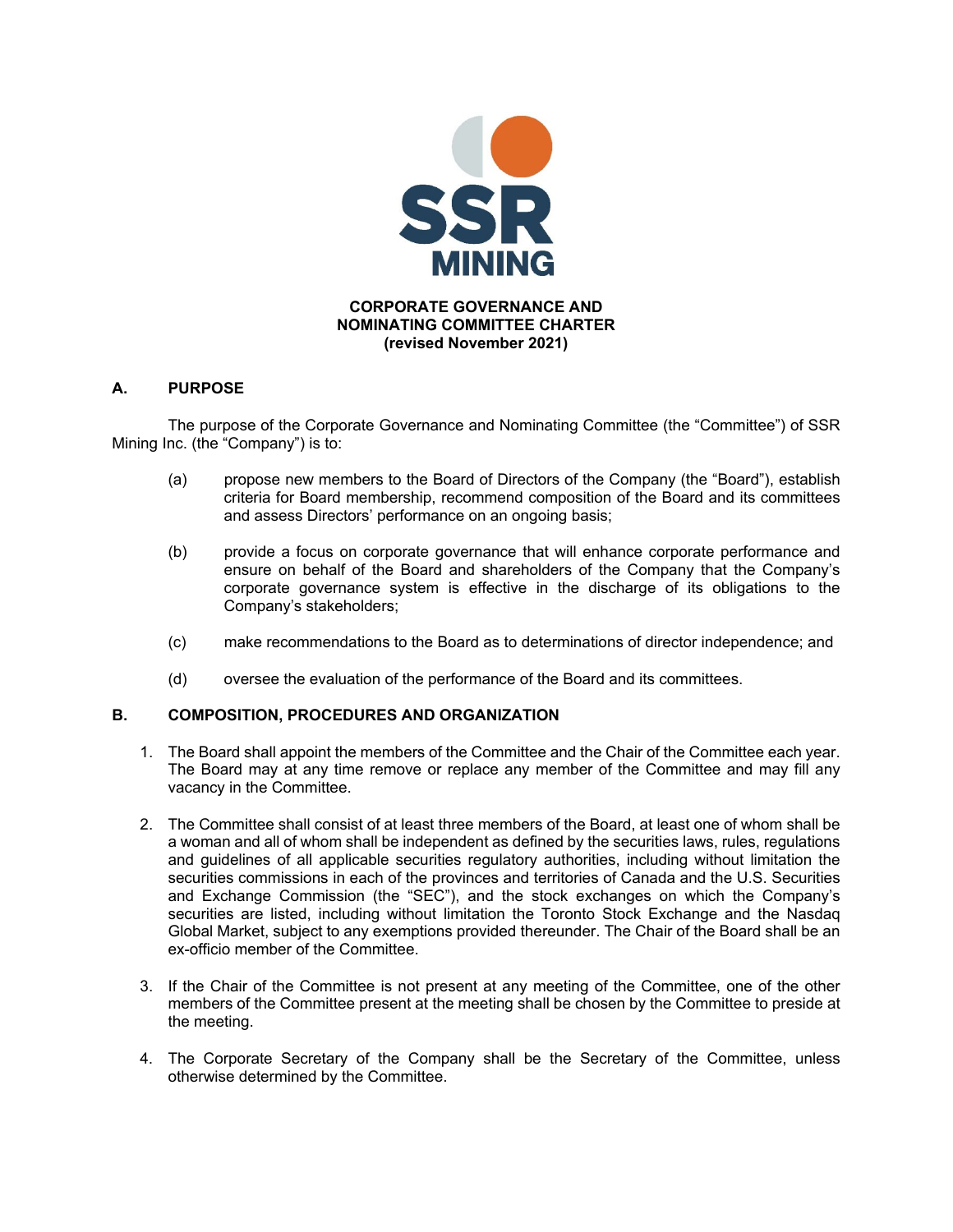- 5. The Committee shall meet at least four times annually on such dates and at such locations as the Chair of the Committee shall determine and may also meet at any other time or times on the call of the Chair of the Committee or any two of the other members.
- 6. The quorum for meetings shall be a majority of the members of the Committee, present in person or by telephone or other telecommunication device that permits all persons participating in the meeting to speak and to hear each other. The Committee may also act by unanimous written consent of its members.
- 7. The Chief Executive Officer shall be available to advise the Committee, shall receive notice of all meetings of the Committee and may attend meetings at the invitation of the Chair.
- 8. Notice of the time and place of every meeting shall be given in writing or by e-mail or facsimile communication to each member of the Committee at least 24 hours prior to the time fixed for such meeting; provided, however, that a member may in any manner waive a notice of a meeting. Attendance of a member at a meeting is a waiver of notice of the meeting, except where a member attends a meeting for the express purpose of objecting to the transaction of any business on the grounds that the meeting is not lawfully called.
- 9. The Chair shall develop and set the Committee's agenda, in consultation with the other members of the Committee, the Board and management, as necessary. The agenda and information concerning the business to be conducted at each Committee meeting shall, to the extent practical, be communicated to the members of the Committee sufficiently in advance of each meeting to permit meaningful review.
- 10. The Committee shall have the power to delegate its authority and duties to subcommittees or individual members of the Committee as it considers appropriate.
- 11. In discharging its responsibilities, the Committee shall have full access to all books, records, facilities and personnel of the Company, to the Company's legal counsel and to such other information respecting the Company as it considers necessary or advisable in order to perform its roles and responsibilities.
- 12. At the invitation of the Chair, one or more officers or employees of the Company may, and if required by the Committee shall, attend a meeting of the Committee.
- 13. The Committee shall fix its own procedure at meetings, keep records of its proceedings and report to the Board when the Committee may deem appropriate (but not later than the next meeting of the Board).
- 14. The Committee shall annually assess its performance.

### **C. OUTSIDE CONSULTANTS AND ADVISORS**

The Committee, when it considers it necessary or advisable, may retain, at the Company's expense, outside consultants or advisors to assist or advise the Committee independently on any matter within its mandate. The Committee shall have the sole authority to retain and terminate any such consultants or advisors or any search firm to be used to identify director candidates, including sole authority to approve the fees and other retention terms for such persons.

### **D. ROLES AND RESPONSIBILITIES**

 The following functions shall be the common recurring activities of the Committee in carrying out its responsibilities as outlined in the "Purpose" section of this Charter. These functions should serve as a guide with the understanding that the Committee may carry out additional functions and adopt additional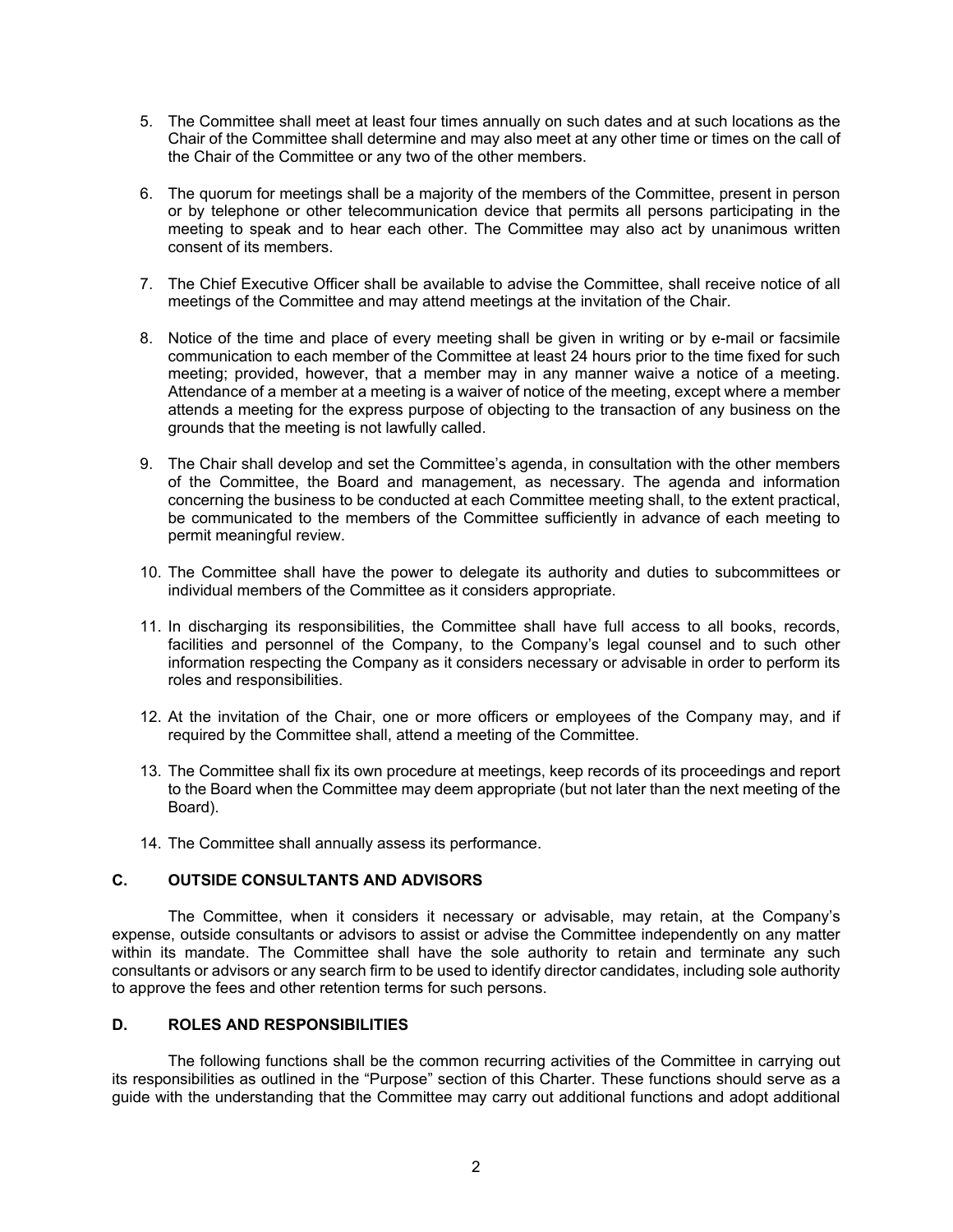policies and procedures as may be appropriate in light of changing business, legislative, regulatory, legal or other conditions. The Committee shall also carry out any other responsibilities and duties delegated to it by the Board from time to time related to the purposes of the Committee as outlined in the "Purpose" section of this Charter.

The roles and responsibilities of the Committee shall be to:

## **1. Corporate Governance Responsibilities**

- (a) develop and monitor the Company's overall approach to corporate governance issues and implement and administer a corporate governance system with emphasis on superior corporate governance practices;
- (b) advise the Board or any of the committees of the Board of any corporate governance issues which the Committee determines ought to be considered by the Board or any such committee;
- (c) review the role of the Board and the committees of the Board, and the methods and processes by which the Board fulfils its roles and responsibilities, including without limitation:
	- (i) the structure of the committees;
	- (ii) the number and content of meetings;
	- (iii) the annual schedule of issues to be presented to the Board at its meetings or those of its committees;
	- (iv) resources available to Directors;
	- (v) the communication process between the Board and management;
	- (vi) the Director orientation and education program; and
	- (vii) the contents of the Directors' Handbook;
- (d) report annually to the Company's shareholders on the Company's approach to corporate governance;
- (e) approve position descriptions for the Chair, the Committee Chairs and individual Directors to assist with assessing their performance;
- (f) oversee the Company's orientation and continuing education program for directors;
- (g) at least annually, lead the Board in a self-evaluation to determine whether the Board, the directors and its committees are functioning effectively, and report to the Board on such process and the results of the evaluations, including any recommendations for proposed changes;
- (h) review compliance with, issues arising from, and consider and approve any changes to the Company's governance policies, including without limitation, the Anti-Corruption Policy, the Code of Business Conduct and Ethics, the Insider Trading Policy, the Disclosure Policy and the Diversity Policy; and